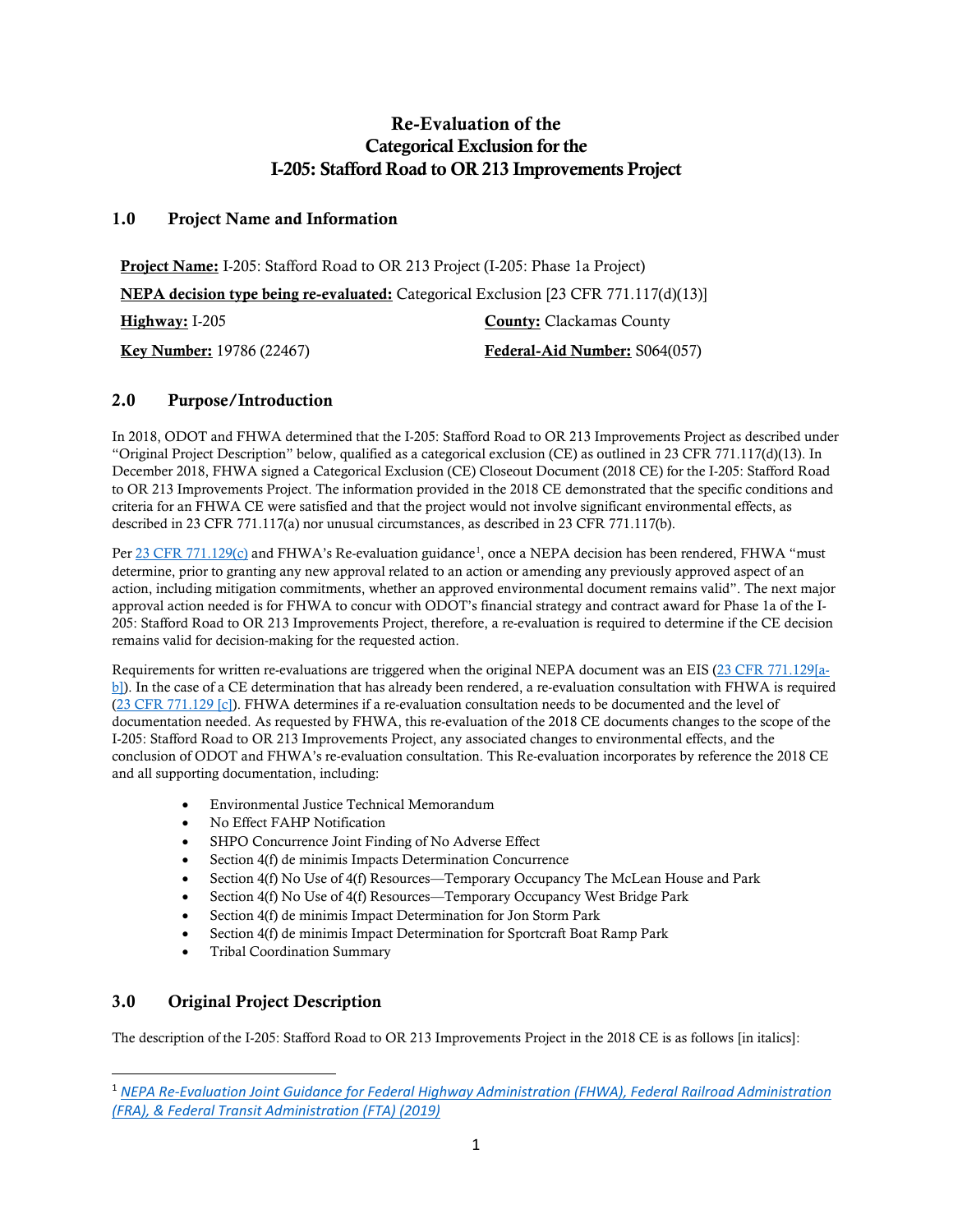*The elements of the I-205: Stafford Road to OR 213 Project (Project) to be constructed are:* 

- *1. Seismic Upgrades: The Project will upgrade the George Abernethy Bridge (Abernethy Bridge) and all the bridges carrying I-205 traffic within the Project to withstand the Cascadia Seismic Event (CSE). Bridges to be replaced to meet the seismic design criteria are discussed below. The project will achieve the seismic design criteria at the Abernethy Bridge (MP 9.03) through a series of structural upgrades including replacement of the substructure (piers 3 through 7), adding columns, increasing foundation sizes, enlarging columns and beams, and other substructure improvements. Subsurface soils on both sides of the Willamette River will be strengthened using industry standard methods for deep soil mixing or jet grouting. Both operations would utilize a drill rig to inject soil strengthening materials (grout or cementitious binder slurry) to a predetermined depth to mitigate liquefaction during the CSE. The surface above the subsurface soil strengthening will be returned to pre-existing conditions when the operation is complete. Foundation improvements and substructure upgrades will occur at the remainder of the I-205 bridges which carry I-205 traffic through the Project but the following structures will not be replaced:* 
	- o *I-205 NB over Blankenship Road - MP 5.84*
	- o *I-205 SB over Blankenship Road - MP 5.90*
	- o *I-205 NB over 10th Street (West Linn) - MP 6.40*
	- o *I-205 SB over 10th Street (West Linn) - MP 6.42*
	-
	- o *I-205 over Willamette River (Abernethy) - MP 9.03*  o *I-205 SB Connector #2 to OR 43 (West Linn Interchange) - MP 9.14*
	- o *I-205 NB Connector #1 to OR 99E (Oregon City Interchange) - MP 9.30*
	- o *I-205 over Main Street (Oregon City) - MP 9.51*
- *2. I-205 Widening: The Project will add a third lane in each direction on the seven-mile stretch of I-205 between the Stafford Road and OR 99E Interchanges and add an I-205 NB auxiliary lane from OR 99E to OR 213. Widening I-205 will require*  rock blasting in order to remove rock from the rock slope located in West Linn adjacent to the I-205 NB direction between the *Sunset Avenue overcrossing and just south of the OR 43 Interchange. I-205 widening will not require any culvert lengthening. The main spans of the Abernethy Bridge will be widened by sliding the existing bridge girders toward the outside of the bridge and constructing the additional lane width between the NB and SB lanes. The remainder of the seismically upgraded bridges will be widened to the inside to accommodate the additional lane width.*
- *3. Bridge Replacements: The following bridges will be replaced to meet seismic design standard and facilitate the widening I-205:* 
	- o *I-205 NB over Borland Road - MP 3.82*
	- o *I-205 SB over Borland Road - MP 3.81*
	- o *I-205 NB over the Tualatin River - MP 4.10*
	- o *I-205 SB over the Tualatin River - MP 4.08*
	- o *I-205 NB over Woodbine Road - MP 5.14*
	- o *I-205 SB over Woodbine Road - MP 5.19*
	- o *Sunset Avenue (West Linn) over I-205 - MP 8.28*
	- o *West A Street (West Linn) over I-205 - MP 8.64*
- *4. Interchange Improvements: To improve I-205 safety and travel-time predictability entrance ramps, exit ramps, and the intersections around the OR 43 Interchange will be modified. At the OR 43 Interchange, the two I-205 NB entrance ramp points will be consolidated to reduce merging and weaving issues and reduce rear-end crashes. A roundabout will be constructed at the currently signalized intersection of the I-205 NB offramp and OR 43 to accept the consolidated I-205 NB entrance point and Broadway Street Bridge overcrossing will be removed to enhance the function of the consolidated interchange.*
- *5. Traveler Information Signs (Active Traffic Management (ATM) Improvements): The Project will include five variable message speed signs and 13 variable advisory speed signs to convey ODOT RealTime traffic information. These traffic information signs* will be installed on four new structures and two existing structures within the Project area.
- *6. Maintenance of Traffic: The number and speed of I-205 traffic travel lanes will typically be maintained throughout the construction of the project. Rolling slow downs of NB and SB traffic will be required during rock blasting. The rolling slow downs will be timed to coincide with lowest traffic volumes during times of day when blasting can be done safely. Traffic on Willamette Falls Drive will be delayed for up to 30 minutes during these times. Bi-directional weekend closures of I-205 will be necessary during the sliding of the NB and SB lanes of the Abernethy Bridge. During the weekend the Abernethy Bridge NB lanes are slid to the final configuration, I-205 NB will be closed from I-5 to OR 99E. During the weekend of the Abernethy Bridge SB lane slide I-205 SB will be closed from OR 213 to OR 43. Traffic will be detoured to I-5 and I-84 or will have the option of utilizing the extensive local street network to navigate to their destinations. Nighttime lane closures of I-205, Borland Road, and Woodbine Road in accordance with ODOT Standard Specifications will be necessary during existing structure*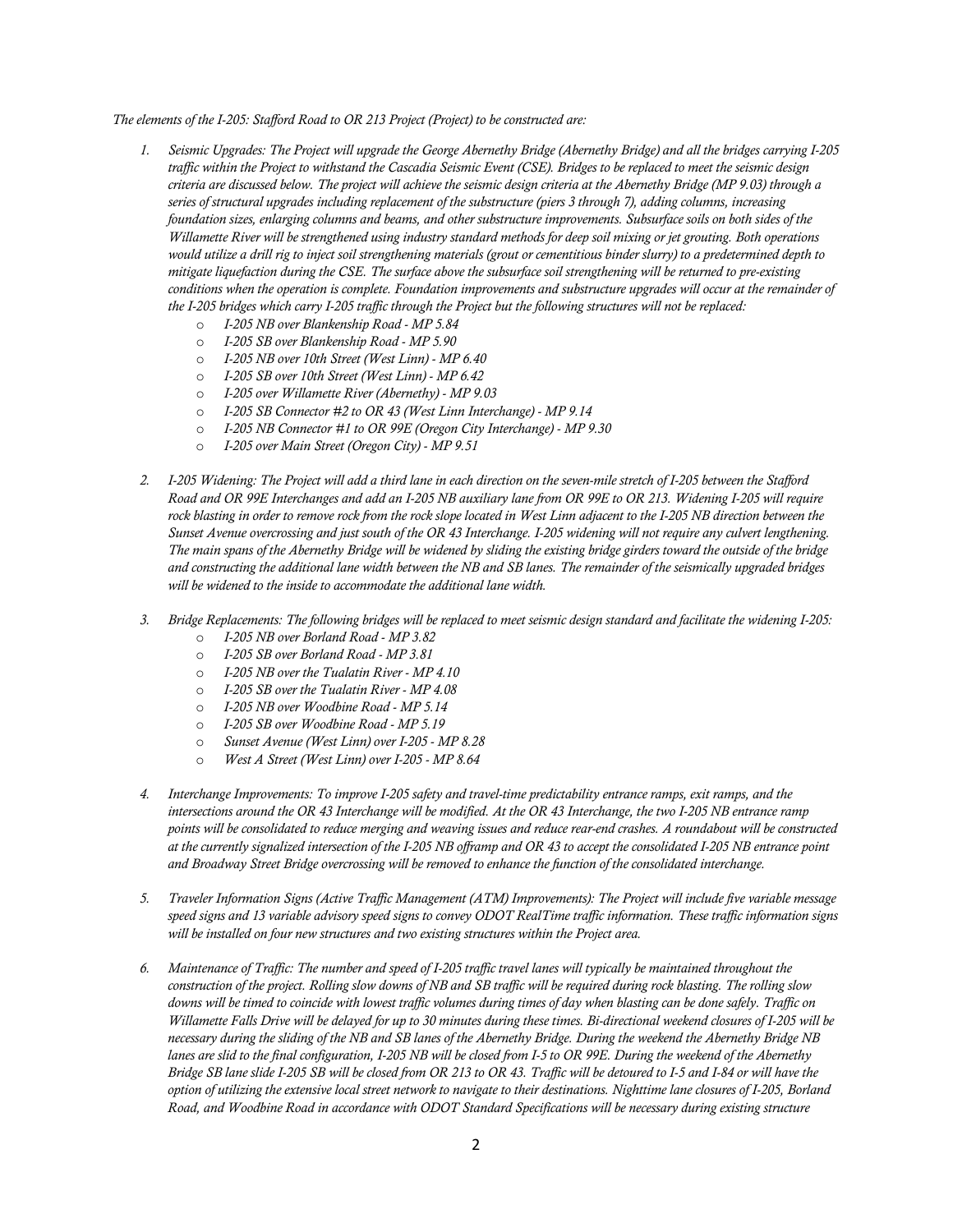*demolition and new bridge beam erections. For three weeks during the reconstruction of the OR 43 Interchange, OR 43 will be closed from Willamette Falls Drive to the I-205 NB on-ramp. OR 43 SB traffic will be able to access I-205 NB and SB during construction; however, NB OR 43 traffic will be detoured to OR 99E to access NB and SB I-205.* 

## 4.0 Changes to the Original Project

Since the [2](#page-2-0)018 CE decision was rendered, several of the ATM improvements have been completed<sup>2</sup>. The other elements of the I-205: Stafford Road to OR 213 Improvements Project have advanced as phased construction packages and funding mechanisms for the separate phases that have been identified. While the description of the I-205: Stafford Road to OR 213 Improvements Project elements as included in the 2018 CE has not changed beyond minor design refinements, the funding mechanisms for the phases have resulted in changes to the project scope.

Recently signed into law, Oregon House Bill 3055 provides financing options that allow Phase 1a of the I-205: Stafford Road to OR 213 Improvements Project to be constructed beginning in the spring/summer 2022 without the use of toll revenue. Construction of the remaining phases of the I-205: Stafford Road to OR 213 Improvements Project will require toll revenue. The I-205 Toll Project is a separate project that would toll I-205 near the Abernethy and Tualatin River Bridges to raise revenue for construction of the remaining phases of the I-205: Stafford Road to OR 213 Improvements Project.

As Phase 1a is now advancing as a separate project with independent funding, the 2018 CE decision is being reduced in scope to include only Phase 1a (the "I-205: Phase 1a Project" or "Phase 1a Project"). Because the I-205 Toll Project is needed to fund construction of the remaining phases of the I-205: Stafford Road to OR 213 Improvements Project, those remaining phases will now be evaluated as part of the I-205 Toll Project Environmental Assessment (EA) and are no longer included in the 2018 CE project scope or CE decision. Additional details of the changes being made to the CE are provided below.

#### I-205: Phase 1a Project

The I-205: Phase 1a Project is reconstruction of the George Abernethy Bridge (Abernethy Bridge) and improvements to the OR 43 and OR 99E interchanges at either end of the bridge. The downscoped CE now includes the following Phase 1a Project elements, all of which were included in the 2018 CE:

- Seismic Upgrades: The Project will upgrade the Abernethy Bridge to withstand the Cascadia Seismic Event (CSE). The project will achieve the seismic design criteria at the Abernethy Bridge (MP 9.03) through a series of structural upgrades including replacement of the substructure (piers 3 through 7), adding columns, increasing foundation sizes, enlarging columns and beams, and other substructure improvements. Subsurface soils on both sides of the Willamette River will be strengthened using industry standard methods for deep soil mixing or jet grouting. Both operations would utilize a drill rig to inject soil strengthening materials (grout or cementitious binder slurry) to a predetermined depth to mitigate liquefaction during the CSE. The surface above the subsurface soil strengthening will be returned to pre-existing conditions when the operation is complete.
- I-205 Widening: The main spans of the Abernethy Bridge will be widened by sliding the existing bridge girders toward the outside of the bridge and constructing the additional lane width between the NB and SB lanes. Bridge widening will allow for up to 3 general purpose lanes and 1 auxiliary lane in each direction in the future if needed; however, Phase 1a will only be striped for 2 general purpose lanes and 1 auxiliary northbound and 3 general purpose lanes and 1 auxiliary lane southbound across the Abernethy Bridge at this time.
- Interchange Improvements: To improve I-205 safety and travel-time predictability, entrance ramps, exit ramps, and the intersections around the OR 43 and OR 99E Interchanges will be modified. At the OR 43 Interchange, the two I-205 NB entrance ramp points will be consolidated to reduce merging and weaving issues and reduce rear-end crashes. A roundabout will be constructed at the currently signalized intersection of the I-205 NB offramp and OR 43 to accept the consolidated I-205 NB entrance point.
- Maintenance of Traffic: The number and speed of I-205 traffic travel lanes will typically be maintained throughout the construction of the project. Bi-directional weekend closures of I-205 will be necessary during the sliding of the NB and SB lanes of the Abernethy Bridge. During the weekend the Abernethy Bridge NB lanes are slid to the final configuration, I-205 NB will be closed from I-5 to OR 99E. During the weekend of the Abernethy Bridge SB lane slide I-205 SB will be closed from OR 213 to OR 43. Traffic will be detoured to I-5 and I-84 or will have the option of utilizing the extensive local street network to navigate to their destinations. For three weeks during the reconstruction of the OR 43 Interchange, OR 43 will be closed from Willamette Falls Drive to the I-

<span id="page-2-0"></span><sup>2</sup> *Five RealTime signs as described in #5 unde[r Original Project](#page-0-1) Description were completed in 2020.*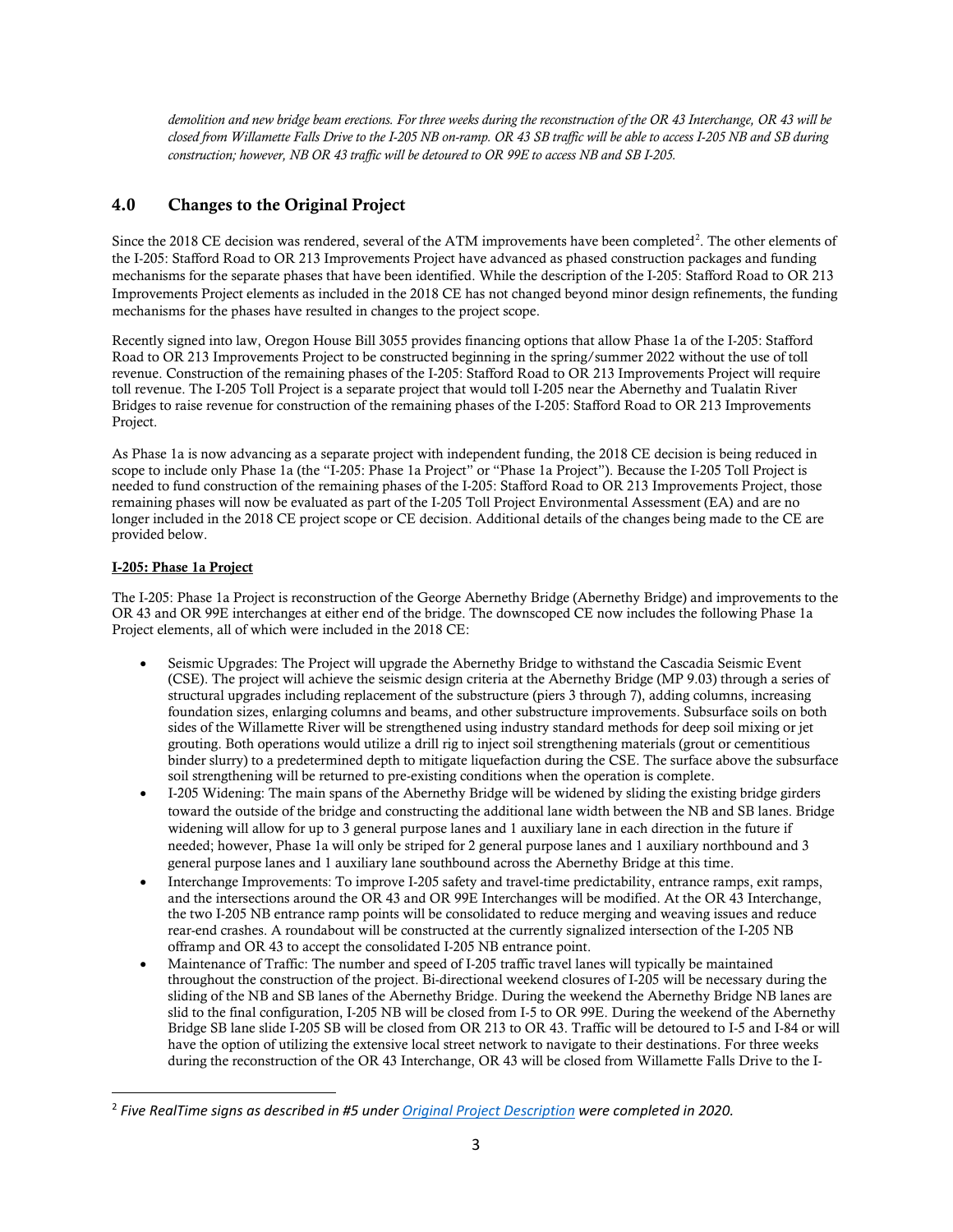205 NB on-ramp. OR 43 SB traffic will be able to access I-205 NB and SB during construction; however, NB OR 43 traffic will be detoured to OR 99E to access NB and SB I-205.

Design of the Phase 1a Project has advanced since the 2018 CE to include additional detail of project elements and incorporate locally funded partner projects. The following detailed elements are incorporated into the Phase 1a Project and were included in the original area of potential impact (API) of the project:

- Realignment and widening of Clackamette Drive under the Abernethy Bridge.
- Installation of multi-use paths along Clackamette Drive and OR43.
- Installation of a noise abatement wall (a.k.a. sound wall) along I-205 and across Main Street Bridge on southbound side of the highway.
- Ramps to OR 99 E will be realigned to connect safely to the widened bridge.
- Utility work related to City of West Linn waterline and Clackamas County Water Environmental Services sewer force main on Abernethy Bridge (locally funded partner projects).

The limits of the Phase 1a Project are mile posts 8.60 (southern) and 10.33 (northern). These project limits include the Abernethy Bridge and adjacent interchanges and on and off ramps at OR 43 and OR 99, which will need to be modified as part of the structural improvements to the bridge. The southern and northern limits of the Phase 1a Project are located at logical termini: the OR 43 interchange to the south and OR 213 to the north. The southern project limit at OR 43 is a logical terminus because the interchange is connected to the Abernethy Bridge. The northern project limit extends to a terminus at OR 213 to include restriping of I-205 that is necessary to safely connect the existing freeway to the widened bridge. The Phase 1a Project limits are shown in the attached exhibit.

The Abernethy Bridge currently does not meet the seismic design criteria to withstand the CSE and is vulnerable to severe damage or collapse in the event of a major earthquake. ODOT has designated I-205 as a statewide north-south lifeline route, which means it must be operational quickly if an earthquake renders other roadways unusable or impassable. The Phase 1a Project has independent utility in that it will result in the first earthquake-ready interstate structure across the Willamette River and will support I-205 as the regional north-south lifeline route, including the ability to provide needed supplies and services to the region after a disaster.

#### I-205 Toll Project

Toll revenue is needed to complete the remaining phases of the I-205: Stafford Road to OR 213 Improvements Project, which include improvements from OR 99E to OR 213, and OR 43 to Stafford Rd, including replacement of the Tualatin River Bridge. Therefore, these remaining phases of the I-205: Stafford Road to OR 213 Improvements Project are now being made part of the I-205 Toll Project.

An Environmental Assessment (EA) is being prepared for the I-205 Toll Project. The I-205 Toll Project EA will describe the anticipated benefits and impacts resulting from tolling, including the impacts related to the identified improvements that will be funded by tolling (i.e., remaining construction phases of the I-205: Stafford Road to OR 213 Improvements Project). Impacts and benefits to communities, traffic, noise, air quality, and the natural environment, as well as potential mitigation to avoid, minimize, and offset adverse impacts from tolling and highway improvements will be analyzed in the I-205 Toll EA.

The elements of the I-205: Stafford Road to OR 213 Improvements Project that will be evaluated in the I-205 Toll Project EA are:

- Foundation improvements and substructure upgrades for seismic resiliency at five I-205 bridges:
	- o I-205 NB over Blankenship Road MP 5.84
	- o I-205 SB over Blankenship Road MP 5.90
	- o I-205 NB over 10th Street (West Linn) MP 6.40
	- o I-205 SB over 10th Street (West Linn) MP 6.42
	- o I-205 over Main Street (Oregon City) MP 9.51
- Widening of I-205 by adding a third lane in each direction on I-205 between the Stafford Road and OR 99E Interchanges and adding an auxiliary lane on I-205 NB from OR 99E to OR 213. (While the Abernethy Bridge is located within this segment of I-205, the bridge structure will be widened in the Phase 1a Project for the reasons described above.)
- Rock blasting to remove rock from slope adjacent to the I-205 between the Sunset Avenue overcrossing and just south of the OR 43 Interchange to accommodate widening.
- Bridge replacements to meet seismic design standards and facilitate the widening of I-205:
	- o I-205 NB over Borland Road MP 3.82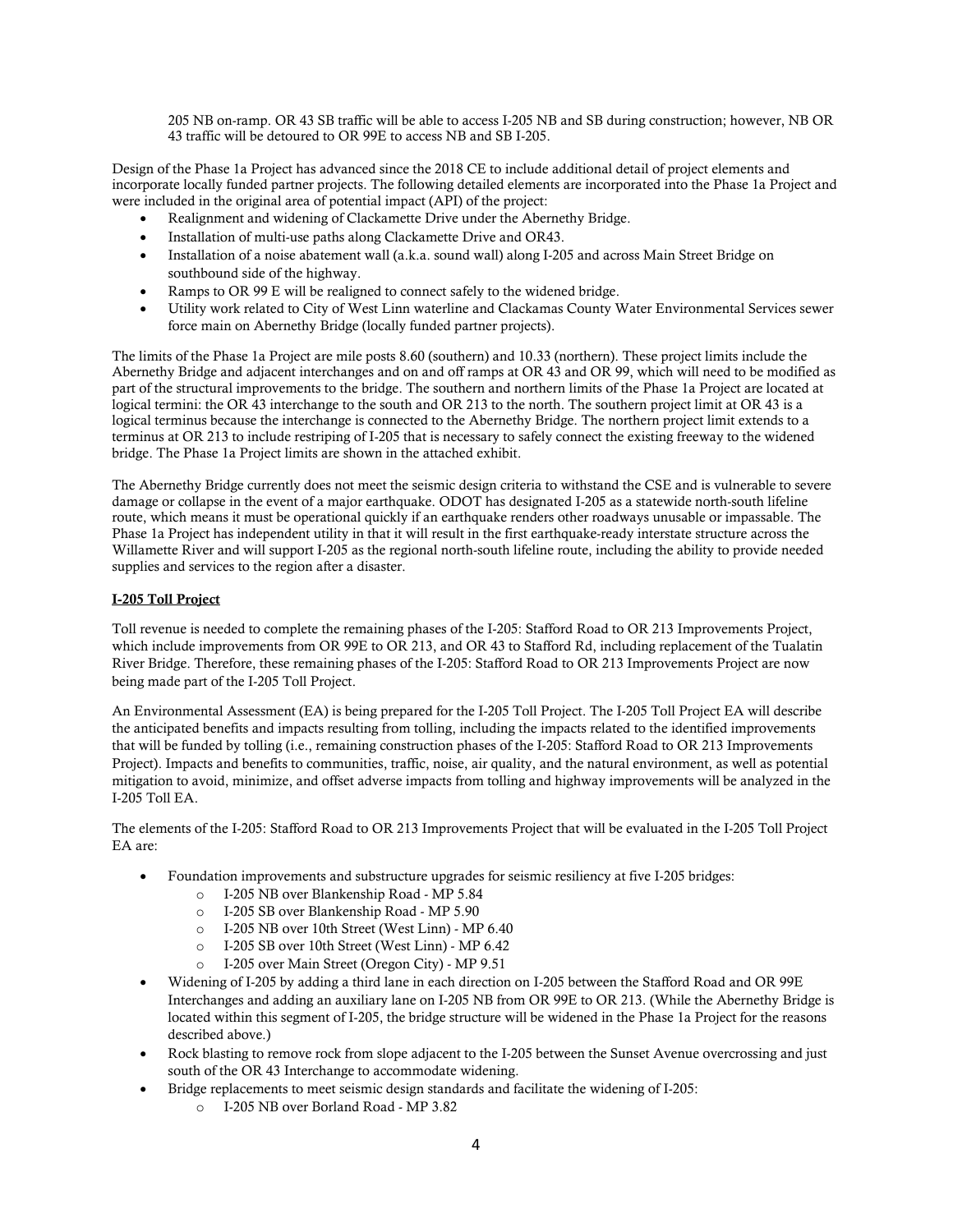- o I-205 SB over Borland Road MP 3.81
- o I-205 NB over the Tualatin River MP 4.10
- o I-205 SB over the Tualatin River MP 4.08
- o I-205 NB over Woodbine Road MP 5.14
- o I-205 SB over Woodbine Road MP 5.19
- o Sunset Avenue (West Linn) over I-205 MP 8.28
- o West A Street (West Linn) over I-205 MP 8.64
- Maintenance of the same number of travel lanes and speed of traffic on I-205 throughout construction, with rolling slow downs during rock blasting, which will be timed to coincide with lowest traffic volumes during times of day when blasting can be done safely.

#### 5.0 Changes to Environmental Effects

As noted in Section 4.0, the 2018 CE decision is downscoped to include only the Phase 1a Project. The 2018 CE documents that the I-205: Stafford Road to OR 213 Improvements Project, which at the time included Phase 1a Project elements, qualified as a categorical exclusion (CE) as outlined in 23 CFR 771.117(d)(13). The environmental effects of the Phase 1a Project elements are disclosed in the 2018 CE and supporting documentation.

Removing elements related to the other phases of the original project (i.e., downscoping the CE to cover only the Phase 1a Project elements) reduces the environmental effects identified in the 2018 CE. However, this does not affect the validity of the analysis and conclusions in the 2018 CE for the I-205 Phase 1a Project elements. Design refinements described in Section 4.0 are within the original API and would not result in significant effects or unusual circumstances, and the conclusions of the 2018 CE remain valid for decision-making for all elements of the Phase 1a Project.

The environmental effects of elements described in the 2018 CE that are not included in the Phase 1a Project are now removed from the 2018 CE decision. Environmental effects from these remaining project phases will now be analyzed in the I-205 Toll Project EA. The I-205 Toll Project EA will address the environmental effects resulting from tolling, including the environmental effects of the construction of the future phases of the I-205: Stafford Road to OR 213 Improvements Project, which will be funded with toll revenue. The Build Alternative for the I-205 Toll Project EA includes tolling on the Abernethy Bridge; therefore, tolling is a reasonably foreseeable future action for the Phase 1a Project.

ODOT has re-evaluated the environmental effects identified in the 2018 CE and supporting documentation to determine whether they remain valid for the Phase 1a Project. Details of changes to the discussion of the resources in the 2018 CE are as follows:

Right-of-way. The same effects identified in the ROW section of the 2018 CE would occur with the Phase 1a Project, with the exception of a slight reduction in temporary construction easements required and less one fee acquisition near the West A Street Bridge. These reductions in ROW effects would not result in significant effects or an unusual circumstance and the analysis and conclusions remain valid for decision-making for the Phase 1a Project since the effects of the downscoped project were necessarily considered as part of the analysis for the 2018 CE. Any other or new ROW impacts associated with the remaining phases of the I-205: Stafford Road to OR 213 Improvements Project are part of the I-205 Toll Project and will be analyzed in the I-205 Toll Project EA.

Land Use. All land use permitting requirements for the Phase 1a Project have been met. No change to the local land use processes for the City of West Linn and City of Oregon City identified in the 2018 CE would occur. Local land use decisions from Clackamas County would not be needed for the Phase 1a Project, therefore land use effects would be reduced in scope from the 2018 CE. No change has occurred that would result in significant effects or an unusual circumstance. Therefore, the land use analysis and conclusions in the 2018 CE remain valid for decision-making for the Phase 1a Project since the effects of the downscoped project were necessarily considered as part of the analysis for the 2018 CE. Any other or new land use impacts associated with the remaining phases of the I-205: Stafford Road to OR 213 Improvements Project are part of the I-205 Toll Project and will be analyzed in the I-205 Toll Project EA.

Socioeconomic. The Phase 1a Project would not provide the benefit of decreased congestion from the addition of a travel lane on I-205 for a seven-mile stretch in each direction or the safety benefit of the auxiliary lane from OR 99 to OR 213. In addition, the construction impacts of widening I-205 and related changes in travel patterns and traffic in nearby communities would not occur. These reductions in socioeconomic effects would not result in significant effects or an unusual circumstance and do not change the validity of the analysis or conclusions in the 2018 CE; they remain valid for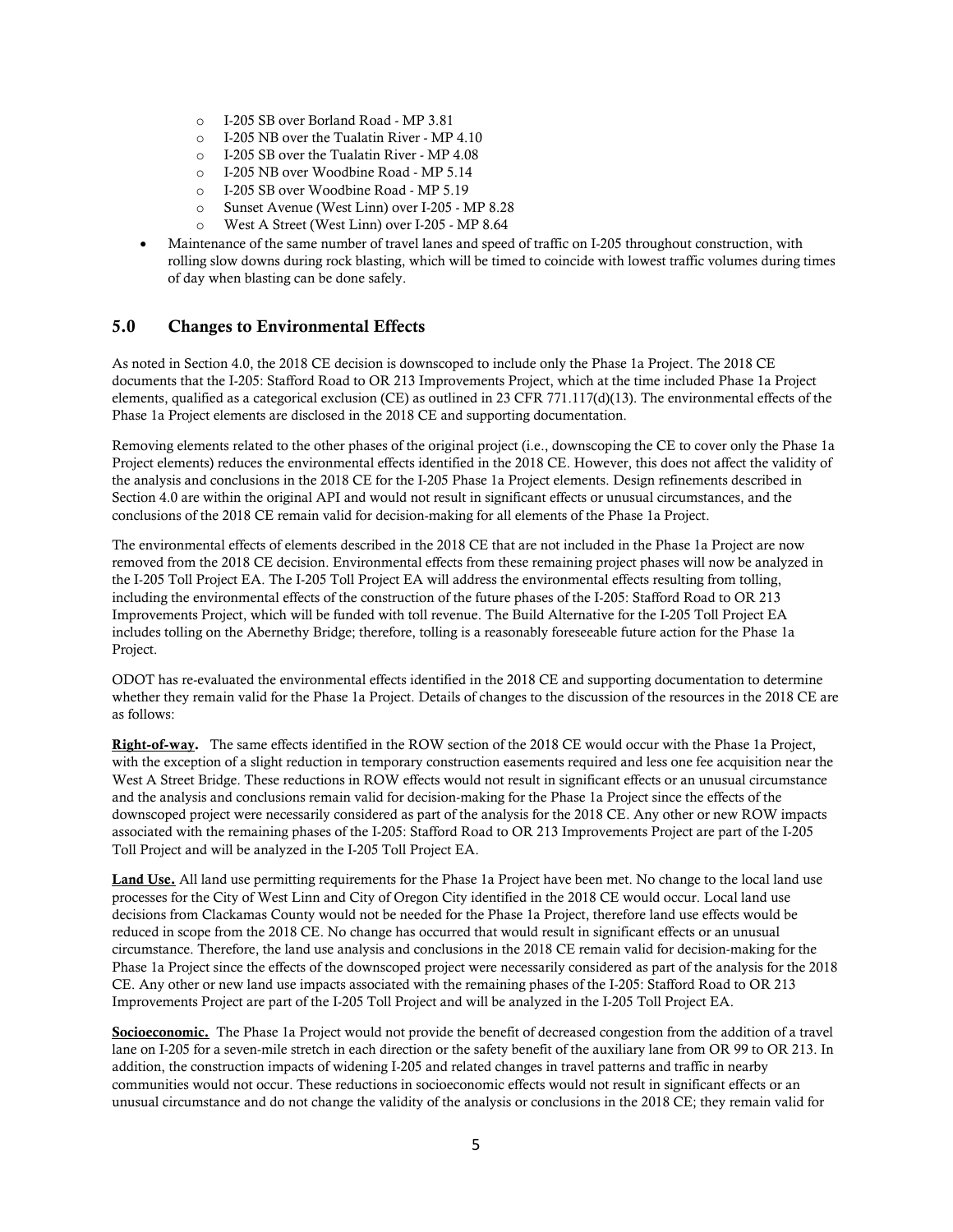decision-making for the Phase 1a Project since the effects of the downscoped project were necessarily considered as part of the analysis for the 2018 CE. Any other or new socioeconomic effects associated with the remaining phases of the I-205: Stafford Road to OR 213 Improvements Project are part of the I-205 Toll Project and will be analyzed in the I-205 Toll Project EA.

Environmental Justice. The 2018 CE and supporting Technical Memorandum included an analysis of the Environmental Justice effects of the Phase 1a Project elements. The reduced API for the Phase 1a Project does not alter the finding presented in the 2018 CE. That is, the I-205: Stafford Road to OR 213 Improvements Project will not cause disproportionately high and adverse effects on any minority or low-income populations in accordance with the provisions of E.O. 12898 and FHWA Order 6640.23. The 2018 CE remains valid for decision-making for the Phase 1a Project since the effects of the downscoped project were necessarily considered as part of the analysis for the 2018 CE. Any other or new Environmental Justice effects associated with the remaining phases of the I-205: Stafford Road to OR 213 Improvements Project are part of the I-205 Toll Project and will be analyzed in the I-205 Toll Project EA.

Clean Water Act Section 404 Compliance/Wetlands/Waters. ODOT has received a U.S. Army Corps of Engineers Section 404 permit (NWP-2016-458, authorized December 18, 2019) and Department of State Lands Removal-Fill permit (62035-RF, authorized July 18, 2019) for Phase 1a. The Phase 1a Project would not result in impacts to the Tualatin River and ditches/streams/waterways outside of the Phase 1a Project limits, as identified in the 2018 CE, and as a result, the Phase 1a Project will have approximately 1 less acre of impact than what was analyzed in the 2018 CE. This change reduces impacts to waterways and would not result in significant effects or an unusual circumstance. Therefore, the analysis and conclusions in the 2018 CE remain valid for decision-making for the Phase 1a Project since the effects of the downscoped project were necessarily considered as part of the analysis for the 2018 CE. Any other or new water resource and wetland effects associated with the remaining phases of the I-205: Stafford Road to OR 213 Improvements Project are part of the I-205 Toll Project and will be analyzed in the I-205 Toll Project EA.

Water Quality. The Phase 1a Project will require treatment of 63 acres of impervious surface, which is 59 fewer acres than reported in the 2018 CE. As contemplated in the 2018 CE, the Phase 1a Project includes stormwater treatment facilities to serve the new impervious area. ODOT received a Department of Environmental Quality (DEQ) Section 401 Certification Approval (2016-458-3, authorized August 4, 2021). The reduction in water quality impacts would not result in significant effects or an unusual circumstance. Therefore, the analysis and conclusions in the 2018 CE remain valid for decisionmaking for the Phase 1a Project since the effects of the downscoped project were necessarily considered as part of the analysis for the 2018 CE. Any other or new water quality effects associated with the remaining phases of the I-205: Stafford Road to OR 213 Improvements Project are part of the I-205 Toll Project and will be analyzed in the I-205 Toll Project EA.

Endangered Species Act/ Threatened and Endangered Species. The Lower Columbia River Chinook, Coho, and Steelhead and Upper Willamette River Chinook and Steelhead, and designated critical habitat for each of these evolutionary significant units are within the Phase 1a Project limits. The conclusions of the ESA section of the 2018 CE remain valid related to these species and their critical habitat. The locations of White Rock Larkspur (Delphinium leucophaeum), a plant listed as a species of concern by USFWS, are outside of the Phase 1a Project limits and will not be affected. No significant effects or unusual circumstances would occur. Therefore, with these reductions in scope, the analysis and conclusions in the 2018 CE remain valid for decision-making for the Phase 1a Project since the effects of the downscoped project were necessarily considered as part of the analysis for the 2018 CE. Any other or new effects to threatened and endangered species associated with the remaining phases of the I-205: Stafford Road to OR 213 Improvements Project are part of the I-205 Toll Project and will be analyzed in the I-205 Toll Project EA.

NHPA Section 106 (Cultural Resources). The same effects identified in the 2018 CE would occur with the Phase 1a Project and the Section 106 finding presented in the 2018 CE, and the SHPO Concurrence Joint Finding of No Adverse Effect, remains applicable to the Phase 1a Project. No change has occurred that would result in significant effects or an unusual circumstance and the analysis and conclusions remain valid for decision-making for the Phase 1a Project since the effects of the downscoped project were necessarily considered as part of the analysis for the 2018 CE. Any other or new cultural resource effects associated with the remaining phases of the I-205: Stafford Road to OR 213 Improvements Project are part of the I-205 Toll Project and will be analyzed in the I-205 Toll Project EA.

Visual Resources. The Phase 1a Project would result in a reduced area of construction impact; therefore, visual impacts from construction activities would fall only within the Phase 1A Project limits. This change reduces impacts to visual resources and would not result in significant effects or an unusual circumstance. Therefore, the analysis and conclusions in the 2018 CE remain valid for decision-making for the Phase 1a Project since the effects of the downscoped project were necessarily considered as part of the analysis for the 2018 CE. Any other or new visual resource effects associated with the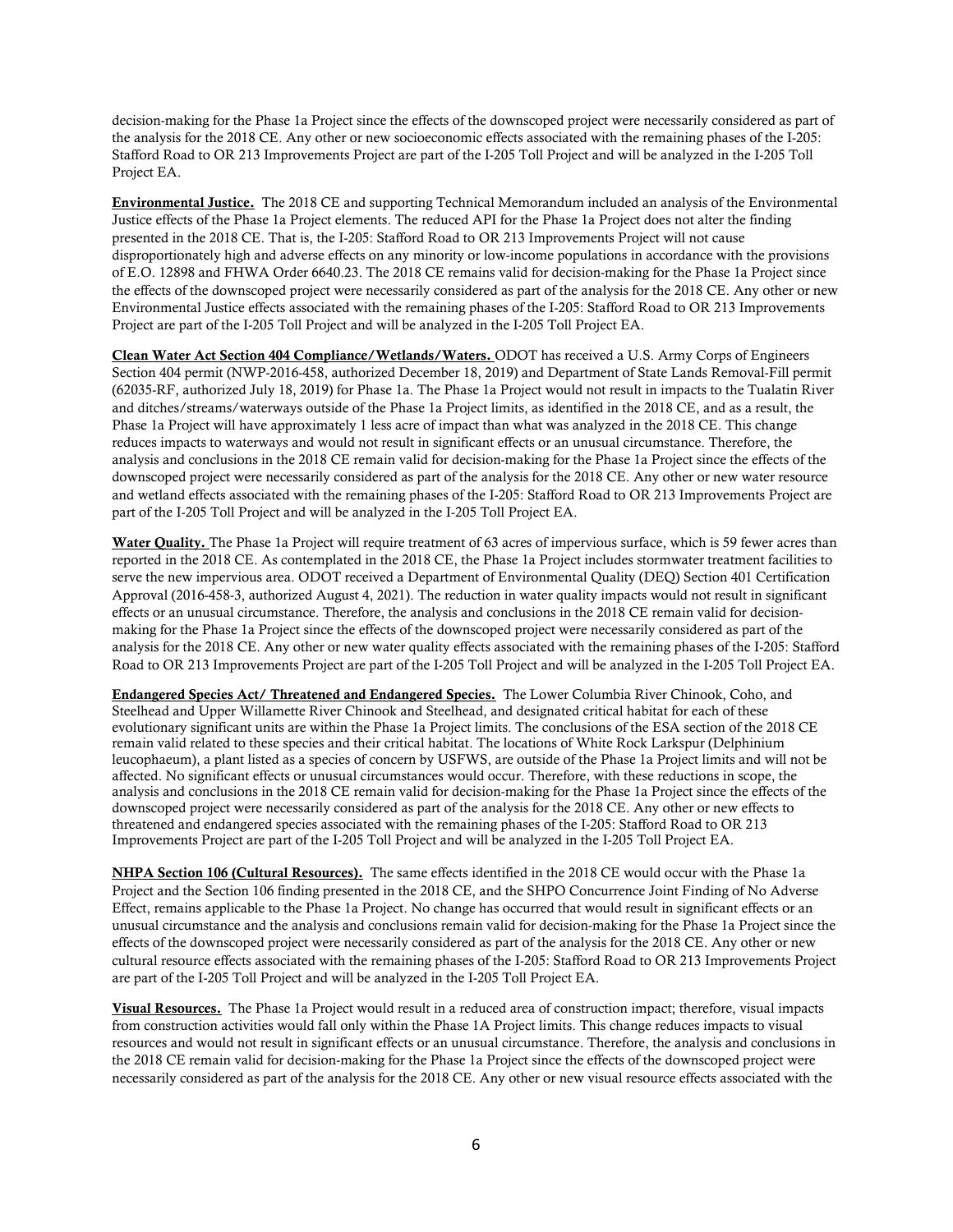remaining phases of the I-205: Stafford Road to OR 213 Improvements Project are part of the I-205 Toll Project and will be analyzed in the I-205 Toll Project EA.

Section 4(f). The same effects identified in the 4(f) section of the 2018 CE would occur with the Phase 1a Project and all Section 4(f) de minimis findings and Section 4(f) temporary occupancy findings included in the 2018 CE supporting documentation remain valid. No change has occurred that would result in significant effects or an unusual circumstance and the analysis and conclusions remain valid for decision-making for the Phase 1a Project since the effects of the downscoped project were necessarily considered as part of the analysis for the 2018 CE. Any other or new 4(f) impacts associated with the remaining phases of the I-205: Stafford Road to OR 213 Improvements Project are part of the I-205 Toll Project and will be analyzed in the I-205 Toll Project EA.

Section 6(f). The same effects identified in the 6(f) section of the 2018 CE would occur with the Phase 1a Project. No change has occurred that would result in significant effects or an unusual circumstance and the analysis and conclusions remain valid for decision-making for the Phase 1a Project since the effects of the downscoped project were necessarily considered as part of the analysis for the 2018 CE. Any other or new 6(f) impacts associated with the remaining phases of the I-205: Stafford Road to OR 213 Improvements Project are part of the I-205 Toll Project and will be analyzed in the I-205 Toll Project EA.

Air Quality. As reported in the 2018 CE, the Portland area is still in attainment for all criteria pollutants; therefore, regional conformity and project level conformity do not apply. The Phase 1a Project still falls in the category of 'exempt' from Mobile Source Air Toxics (MSAT) considerations because it is a categorical exclusion project under 23CFR771.117(d)(13). No change has occurred that would result in significant effects or an unusual circumstance and the air quality analysis and conclusions remain valid for decision-making for the Phase 1a Project since the effects of the downscoped project were necessarily considered as part of the analysis for the 2018 CE. Any other or new air quality impacts associated with the remaining phases of the I-205: Stafford Road to OR 213 Improvements Project are part of the I-205 Toll Project and will be analyzed in the I-205 Toll Project EA.

Noise. The 2018 CE identified a total of five noise abatement walls as reasonable and feasible in accordance with ODOT Noise Policy for mitigating traffic noise. With the reduced scope of the project, noise impacts are reduced and only one noise abatement wall is determined reasonable and feasible for the Phase 1a Project. The one noise wall included in the Phase 1a Project is located approximately between mileposts 9.7 and 9.4. No rock blasting or crushing would occur as part of the Phase 1a Project. This change reduces impacts associated with noise and would not result in significant effects or an unusual circumstance. Therefore, the noise analysis and conclusions in the 2018 CE remain valid for decision-making for the Phase 1a Project since the effects of the downscoped project were necessarily considered as part of the analysis for the 2018 CE. Any other or new noise effects associated with the remaining phases of the I-205: Stafford Road to OR 213 Improvements Project are part of the I-205 Toll Project and will be analyzed in the I-205 Toll Project EA.

Hazardous Materials. There are 31 sites of concern near and/or adjacent to the Phase 1a Project limits, which is 15 fewer sites than examined in the 2018 CE. This change reduces impacts associated with hazardous materials and would not result in significant effects or an unusual circumstance. Therefore, the hazardous materials analysis and conclusions in the 2018 CE remain valid for decision-making for the Phase 1a Project since the effects of the downscoped project were necessarily considered as part of the analysis for the 2018 CE. Any other or new hazardous materials effects associated with the remaining phases of the I-205: Stafford Road to OR 213 Improvements Project are part of the I-205 Toll Project and will be analyzed in the I-205 Toll Project EA.

Tribal Coordination. Tribal coordination conducted and documented for the 2018 CE included all elements of the Phase 1a Project and remains valid for the Phase 1a Project.

U.S. Coast Guard Permit and Approval. No change. On September 16, 2021, the USCG granted a Bridge Permit Amendment (1-21-13) for ODOT to modify the Abernethy Bridge based on plans dated May 24, 2021. USCG Construction Plan Approval is pending contract award and the contractor's development of a construction plan.

Environmental Commitments. All commitments listed in the Environmental Commitments section of the 2018 CE are applicable to the Phase 1a Project and would still occur, with the exception of commitments related to minimizing effects of rock blasting. Rock blasting would not occur during the Phase 1a Project, so no environmental commitments related to rock blasting are required. Environmental commitments for the remaining phases of the I-205: Stafford Road to OR 213 Improvements Project are part of the I-205 Toll Project and will be analyzed in the I-205 Toll Project EA.

Cumulative Effects. The cumulative effects of the infrastructure improvements between Stafford Road and OR 213, including Phase 1a, were considered when ODOT and FHWA determined that the I-205: Stafford Road to OR 213